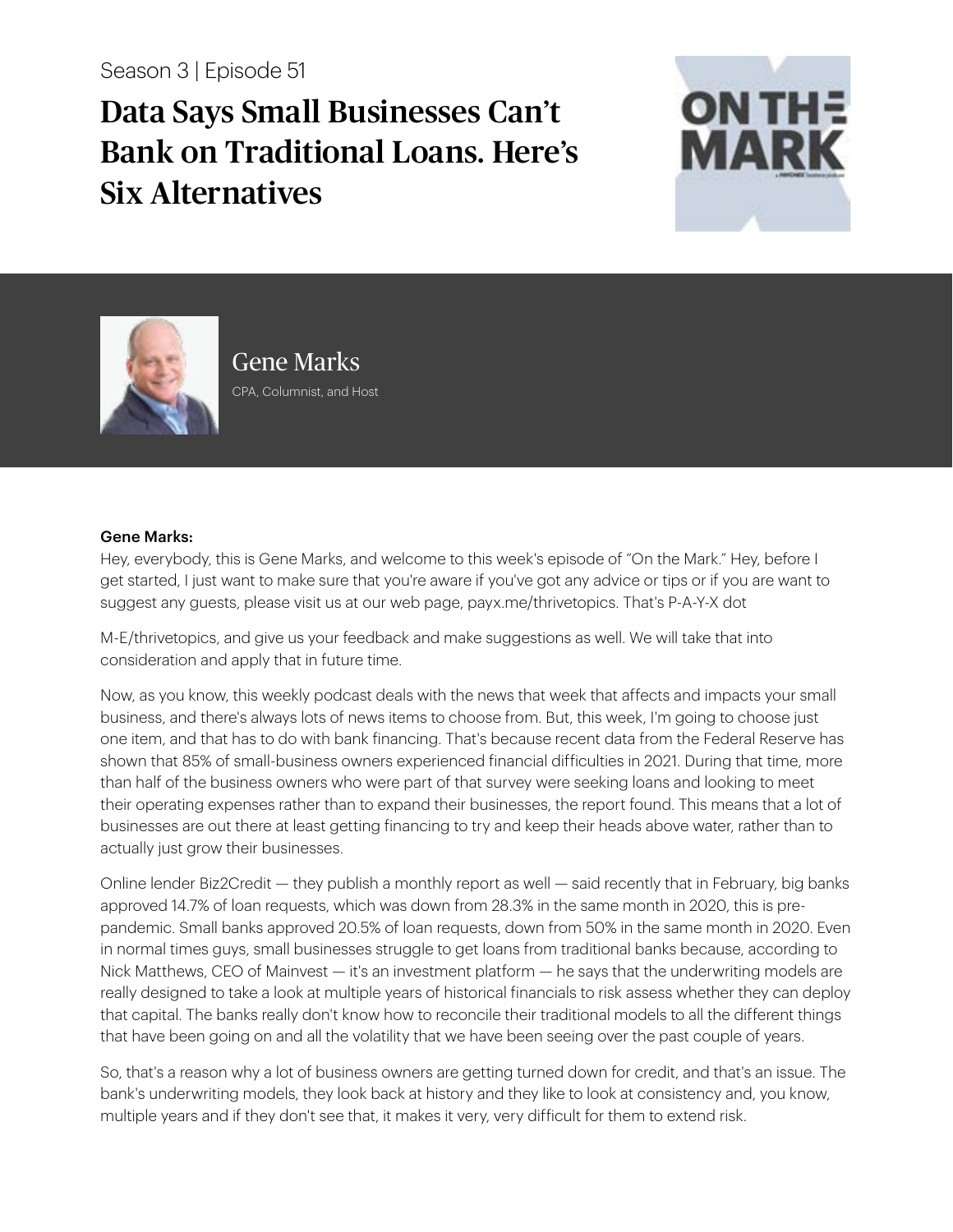So, the news this week is this; If you're looking to borrow money from a traditional bank, in a traditional way, it's gotten harder to do so, and obviously there are many factors that are contributing to this.

So, let's talk about what some of your options are to finance in 2022. I've got a few. In fact, I've got like six options to share with you if I can run through them somewhat quickly, but hopefully giving you enough time to take some notes.

The first option I want you to consider is Small Business Administration loans or SBA loans. Go to sba. gov and look for an SBA lender. The SBA has two loan programs; One is called Section 7(a) and the other is called Section 504. You can borrow up to \$5 million under these programs. The payment terms are anywhere from three to 15 years paybacks and the interest rates are very marketable.

Most importantly, these SBA loans are backed by the federal government. So, the SBA is not extending these loans. This is not the pandemic-related loans. These actual programs have been around for a while. You get these loans from a banker that's affiliated with the Small Business Administration.

Now listen. it's not a slam dunk. A lot of bankers still want to look at historical numbers, and some smallbusiness owners get frustrated with that. You do have to get ready to provide some due diligence, tax returns and business plans. It's like applying for a regular bank loan.

But I will tell you this much; The bankers have quotas to fulfill when it comes to these SBA loans, and a lot of them want to get that money out there. Plus, because the loans are so significantly subsidized by the federal government, their risk of loss is really small. So, you've got a better chance of getting a traditional bank loan if you go through an SBA lending bank, and asking for a Section 7(a) or 504 loan. So, that's number one.

Number two, I want you to Google State Small Business Credit Initiative or SSBCI, particularly in your state. So, I want you to Google SSBCI Oregon or SSBCI Illinois, wherever you happen to be located. Why? Because the government and the Treasury has just released over \$10 billion in financing to states to provide in the form of loans, equity investments, and grants to its state's small businesses.

In Pennsylvania alone, \$100 million has been authorized for businesses in our state, and that's just our state. You can get that through all sorts of different community lenders, nonprofit organizations, and even private investment companies. They are offering this money out. You can get it in the form of loans that are potentially marketable or favorable. You can get it in the form of equity investments or potentially even a grant. You don't have to be located in a low-income area or even a minority-owned business, although it helps.

Number three, localized grants. Most of the big grants themselves have kind of passed after COVID, so you're not going to be finding those around from the federal government or anything like that. But, if you Google small business grants in your state, you will stumble upon a lot of smaller organizations, nonprofits, and even privately held companies that are offering grants to businesses in your state or in a specific industry. Again, sometimes they lean more towards minority or female-owned businesses, but not all the time, so there could be some options for you there.

Well, let's go for three more if you're looking for financing. All right. Number one, consider an online vendor — excuse me, an online lender. There are plenty of them that are out there. Kabbage is one of them with a K. Fundbox is another one. Lendio is a marketplace of online lenders. A lot of these people